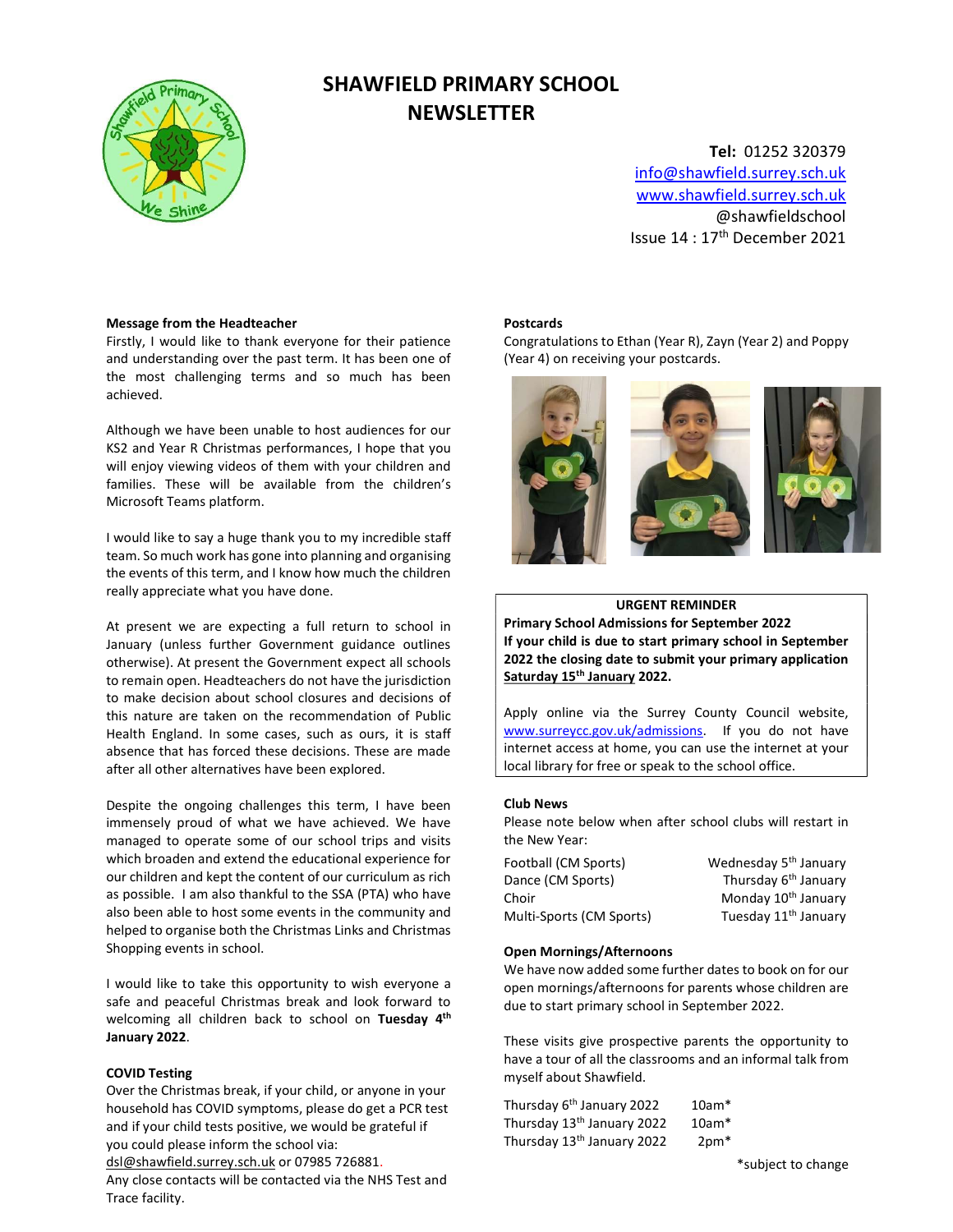If you or you have any family or friends who have children due to start school next year and would be interested in viewing the school, please contact the school office on 01252 320379 to book one of the dates above. To apply for a school place please visit surreycc.gov.uk/admissions or call 0300 200 1004. The closing date to apply is  $15<sup>th</sup>$ January 2022.

Date for your Diaries - Parent Forum - 24<sup>th</sup> January Our next Parent Forum will take place on Monday 24<sup>th</sup> January 2022 at 7pm.

The Parent Forum is an ideal way for you to work with the school leadership team to share with you our ideas and developments and to gain your thoughts before we move forward. It is a very powerful forum to enable change.

Please look out for further details at the beginning of January.

#### Cool Milk Charges

We wish to make you aware that effective  $1<sup>st</sup>$  January 2022, Cool Milk will increase the price of a portion of milk for children aged 5 or over from 23p to 24p per child per day.

Under-5 children will continue to receive milk free-ofcharge.

The new price is driven by recent increases in the prices that Coolmilk pay their dairy partners and also by everincreasing overheads.

# School Lunches

With effect from the 4<sup>th</sup> January the cost of a school lunch will be increasing to £2.40 a day.

### Lunch Menu

Please find attached the Autumn/Winter lunch menu which take us up to Easter for the week commencing 4th January 2022 (Week 1).

#### Confirmed INSET Dates 2021-2022

We are pleased to announce the remaining INSET dates for this academic year:

Monday 21st February 2022 Friday 22nd July 2022

Yours sincerely,

Mr Stephen Corcoran Headteacher

#### SSA News

#### Christmas Links

Congratulations to the winners of the Christmas Links:





| Seb.   | Year 1 |
|--------|--------|
| Robin  | Year R |
| Olivia | Year 1 |
|        |        |

#### Winter Food Vouchers

Surrey County Council continue to provide food vouchers for families whose children are eligible for benefit-related Free School Meals. These have been issued to the value of £30 per child. Please check inboxes, as these have been sent. Funding for these vouchers have been provided via the Government's Household Support Fund.

# Community News

#### Behaviour Helpline

Mindworks has a new Helpline for family's struggling with their children's behaviour / difficulties which could be related to a neurodevelopmental need, such as ASD/ADHD.

The out-of-hours phone line provides advice to parents and carers and runs from 5pm until 11pm, seven days a week, 365 days a year. More details can be found at:

https://www.mindworks-surrey.org/ourservices/neurodevelopmental-services/out-hours-advice-

line